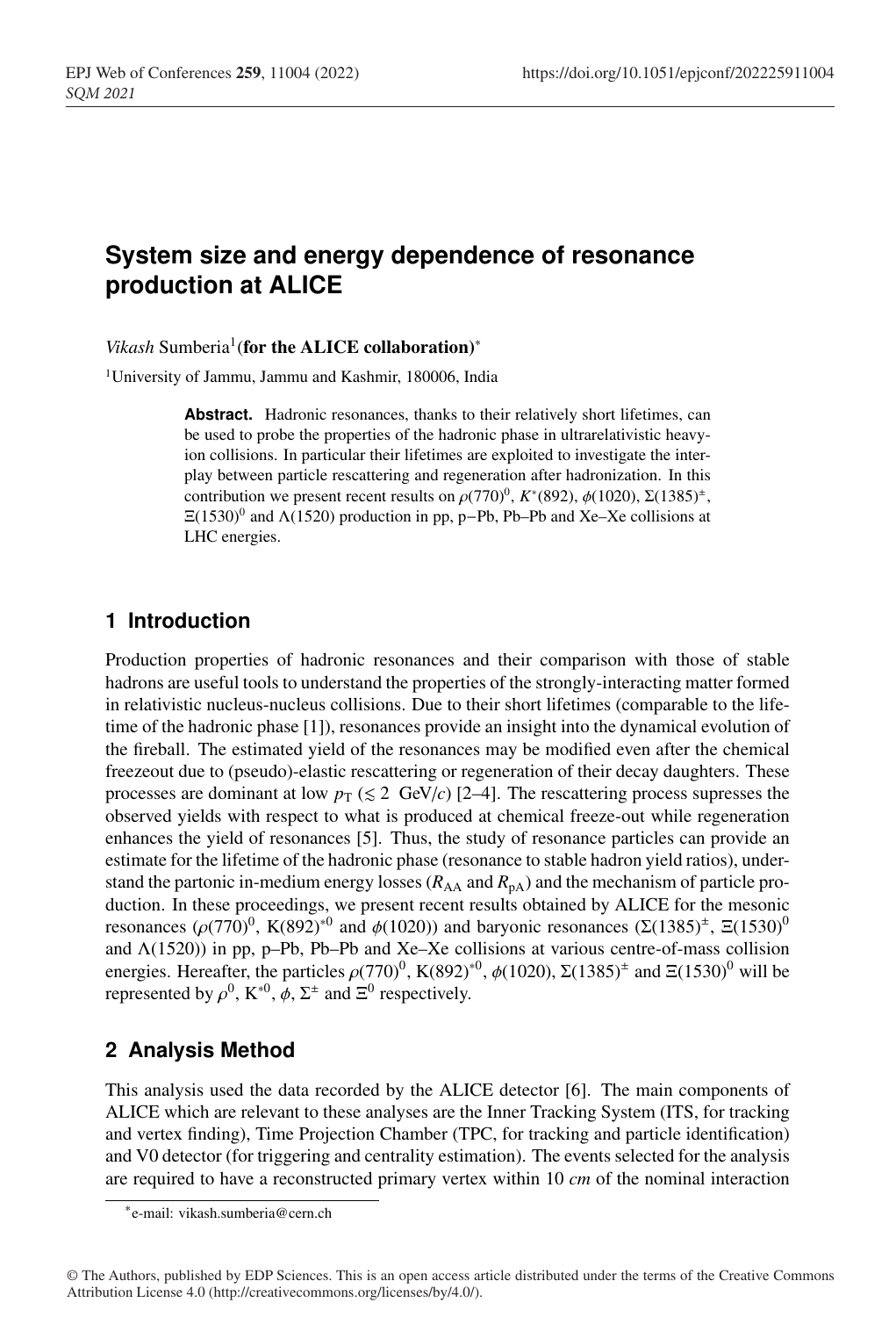point along the beam direction (at the centre of the ALICE barrel). The measurements are performed at mid-rapidity (|y| < 0.5 in pp, Pb–Pb and Xe–Xe collisions and  $0 < y_{cm} < 0.5$ in p–Pb collisions) and are presented as a function of charge particle density (which is also measured at mid-rapidity). The invariant mass is reconstructed from the measured momenta of identified particles. The combinatorial background is estimated using the event-mixing <sup>40</sup> technique. The mixed-event distribution is then normalized to the unlike-charge distribution in the mass range  $1.65 < M_{pK} < 1.75$  GeV/ $c^2$  for  $\Lambda(1520)$  (for details on other analyses see these citations [7–9, 11, 12]) and then subtracted from unlike-charge distribution in each  $p_T$ <sup>43</sup> bin. The residual background is removed by fitting the invariant mass distribution with the sum of a Voigtian and a polynomial function. The raw yields are calculated after background subtraction and are corrected for finite detector acceptance, tracking efficiency of daughter particles and branching ratio. Table 1 shows the lifetime values, decay modes used for reconstruction and the branching ratios of some of the measured hadronic resonances.

Table 1: Lifetimes, reconstructed decay modes and branching ratios of measured resonance particles

|                    | $\rho(770)^{0}$  | $K(892)^{*0}$ | $\Sigma(1385)^{\pm}$ | $\Lambda(1520)$ | $\Xi(1530)^{0}$ | $\phi(1020)$ |
|--------------------|------------------|---------------|----------------------|-----------------|-----------------|--------------|
| Lifetime $(fm/c)$  | 1.3              | 4.2           | 5.5                  | 12.6            | 21.7            | 46.4         |
| Decay mode         | $\pi^+ \, \pi^-$ | $K^+$ $\pi^-$ | $\Lambda \pi^{\pm}$  | $pK^-$          | $\Xi^- \pi^+$   | $K^+$ $K^-$  |
| <b>B.R.</b> $(\%)$ | 100              | 66.6          | 87.0                 | 22.5            | 66.7            | 49.2         |



**Figure 1.** Corrected  $\Lambda(1520)$   $p_T$  spectrum for minimum-bias collisions (0−100%) and four multiplicity intervals (0−20%, 20−40%, 40−60% and 60−100%) in mid-rapidity p-Pb collisions at  $\sqrt{s_{NN}}$  =8.16 TeV. The errors shown here are both statistical (bars) and systematic (boxes). The shaded curves represent the Levy-Tsallis fit.

# <sup>48</sup> **3 Results and discussion**

We present new results on  $p<sub>T</sub>$  spectra for  $\Lambda(1520)$  resonance in p–Pb collisions in the midrapidity region at  $\sqrt{s_{NN}}$  = 8.16 TeV in minimum-bias collisions (0-100 %) and four V0 event <sup>51</sup> multiplicity classes (0−20%, 20−40%, 40−60% and 60−100%) as shown in Fig. 1. The minimum-bias spectra have been normalized to the fraction of non-single diffractive (NSD) events. We observed that  $p<sub>T</sub>$  spectra harden with an increase in multiplicity and similar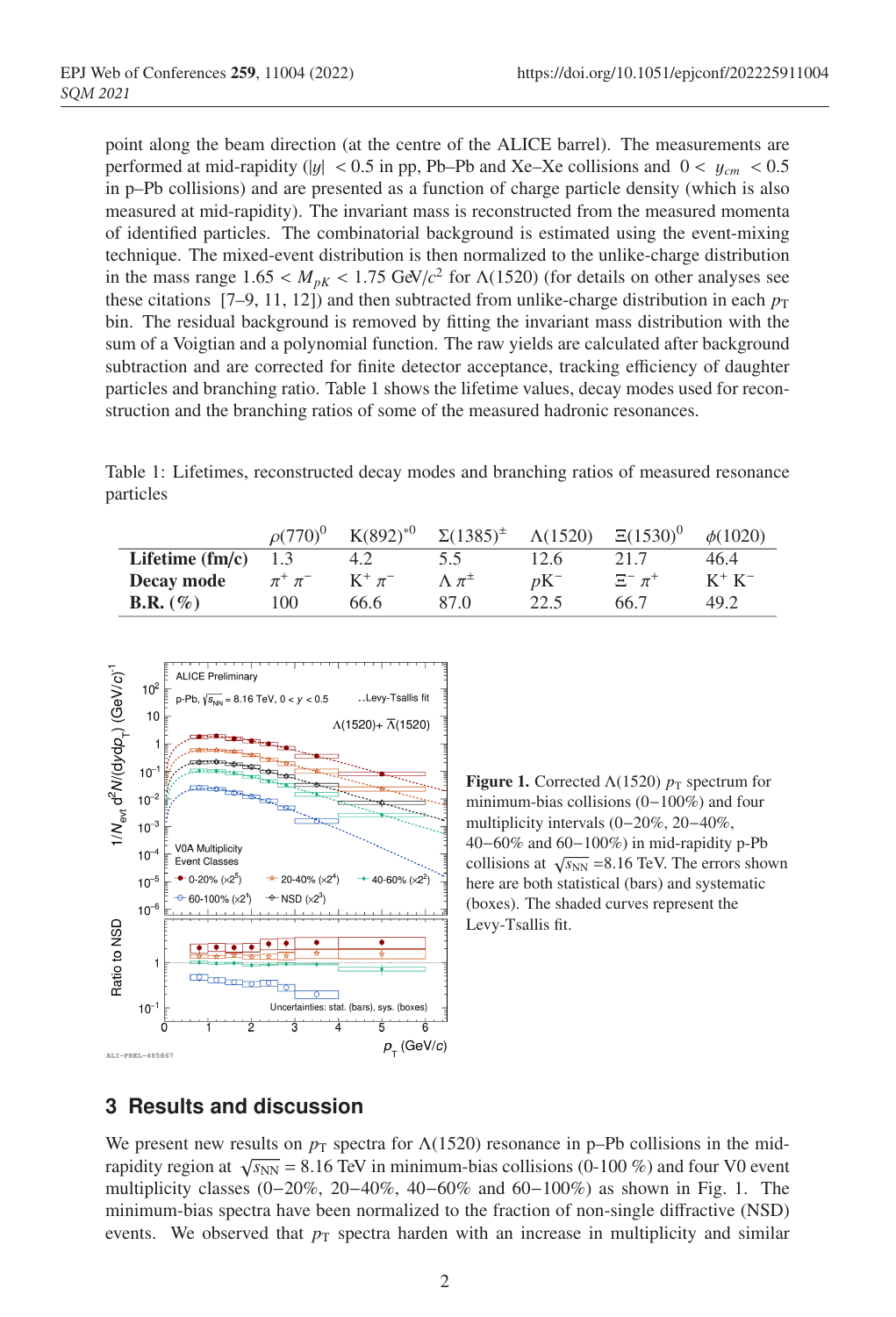<sup>54</sup> behaviour is observed for other measured resonances in pp, p–Pb, Pb–Pb and Xe–Xe collisions  $[7-9]$ .



Figure 2: Integrated yield (left panel) and Average  $p_T$  (right panel) of  $\Lambda(1520)$  in p–Pb collisions at  $\sqrt{s_{NN}}$  = 5.02 and 8.16 TeV in mid-rapidity region in various V0 event multiplicity classes. Bars show statistical errors, boxes show systematic errors and shaded boxes show uncorrelated errors.

The *p*<sub>T</sub>-integrated yields of the  $\Lambda(1520)$  in p–Pb collisons at  $\sqrt{s_{NN}} = 5.02$  and 8.16 TeV  $s$  (shown in the left panel of Fig. 2) have been measured in the mid-rapidity region in various V0 event multiplicity classes using the fitted Levy-Tsallis function to the measured  $p<sub>T</sub>$  spectra <sup>59</sup> of these resonances. Integrated yields of the resonances increase with event multiplicity and are independent of the colliding system and collision energy i.e. event multiplicity drives the resonance production. For the first time, average  $p<sub>T</sub>$  of  $\Lambda^*$  in p–Pb collisions at  $\sqrt{s_{NN}} = 8.16$ TeV is measured in mid-rapidity region for various V0 event multiplicity classes (shown in <sup>63</sup> the right panel of Fig. 2). The results have been compared with the previous measurements in p–Pb at  $\sqrt{s_{NN}}$  = 5.02 TeV [10] and are comparable within the systematic uncertainties. The average  $p<sub>T</sub>$  increases with event multiplicity.

The ratios of yields of resonances to those of stable hadrons is shown in the Fig. 3. We observe that the yields of  $\rho^0$ , K<sup>\*0</sup>, Σ<sup>±</sup>,  $\Lambda$ (1520) and  $\Xi^0$  show a suppression with an increase in the centrality of Pb–Pb collisions, while no such suppression is seen in the  $\phi$  resonance <sup>69</sup> (due to its longer lifetime compared to the lifetime of hadronic phase). Different suppression <sup>70</sup> of resonances, depending on their lifetimes, provide some evidence for the extraction of a lifetime of the hadronic phase. In small system collisions (pp and p–Pb), the yield suppression with increase in event multiplicity is only observed for  $\rho^0$  and K<sup>∗0</sup> resonances. This shows <sup>73</sup> the dependence of the lifetime of the hadronic phase on the colliding systems i.e. the lifetime of the hadronic phase increases with the increase in the size of the colliding system.

# <sup>75</sup> **4 Conclusions**

Recent results of the hadronic resonances  $(\rho(770)^0, K(892)^{*0}, \phi(1020), \Sigma(1385)^{*}, \Lambda(1520)$ and  $\Xi(1530)^0$ ) in pp, p–Pb, Pb–Pb and Xe–Xe collisions obtained from the ALICE detector have been presented. The  $p<sub>T</sub>$  spectra of these resonances get harder with the increase in multiplicity of the events. At similar event multiplicities resonance yields are independent of the <sup>80</sup> colliding system or collision energy, which indicates that multiplicity drives the production